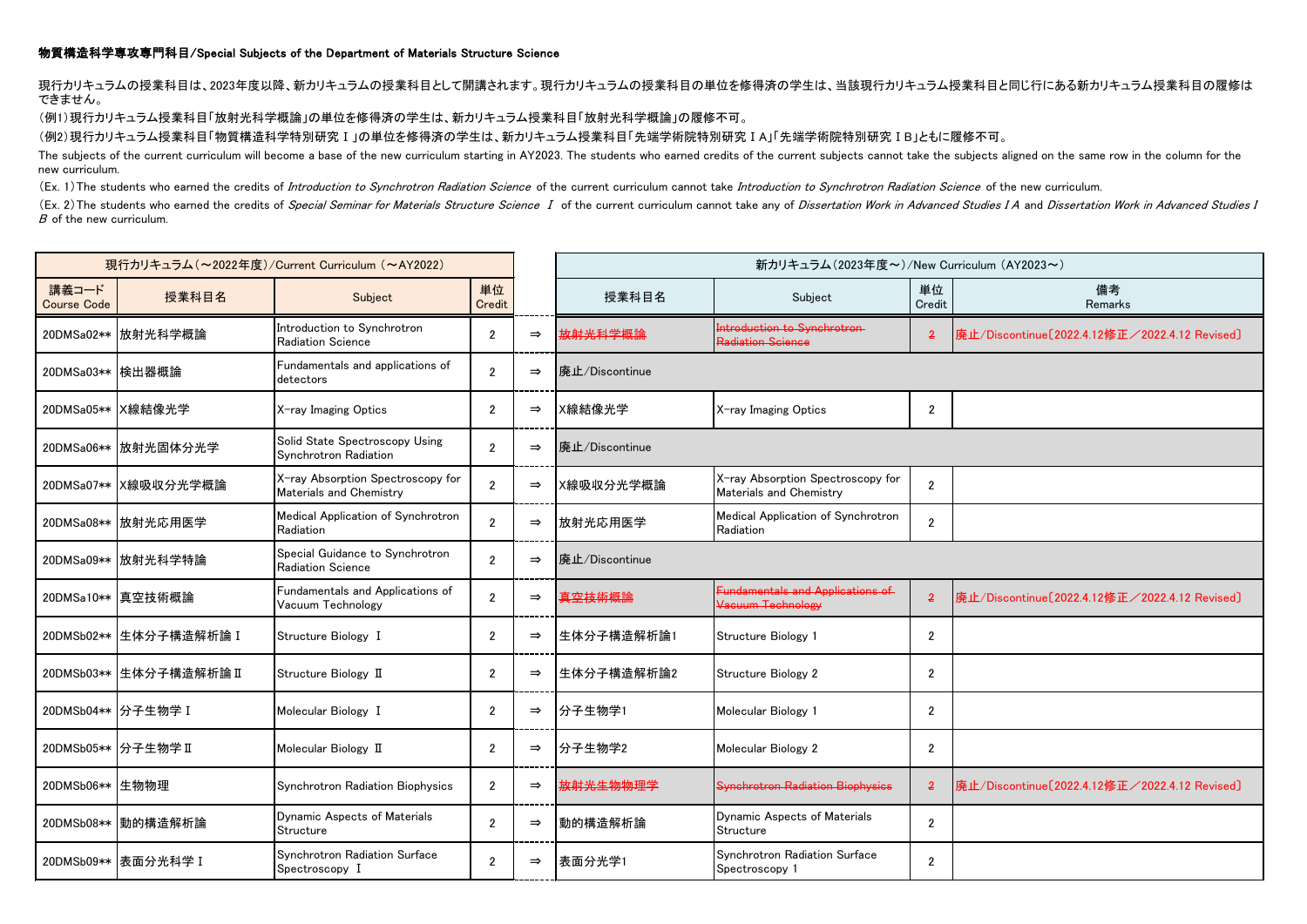| 現行カリキュラム (~2022年度)/Current Curriculum (~AY2022) |                           |                                                         |                       |               | 新カリキュラム (2023年度~)/New Curriculum (AY2023~) |                                                                        |                                  |                                                                                                                                                                                                                                                                                                                                                                                                                                                                                                                                                                                                                                     |  |
|-------------------------------------------------|---------------------------|---------------------------------------------------------|-----------------------|---------------|--------------------------------------------|------------------------------------------------------------------------|----------------------------------|-------------------------------------------------------------------------------------------------------------------------------------------------------------------------------------------------------------------------------------------------------------------------------------------------------------------------------------------------------------------------------------------------------------------------------------------------------------------------------------------------------------------------------------------------------------------------------------------------------------------------------------|--|
| 講義コード<br><b>Course Code</b>                     | 授業科目名                     | Subject                                                 | 単位<br>Credit          |               | 授業科目名                                      | Subject                                                                | 単位<br>Credit                     | 備考<br>Remarks                                                                                                                                                                                                                                                                                                                                                                                                                                                                                                                                                                                                                       |  |
|                                                 | 20DMSb10**  表面分光科学 II     | Synchrotron Radiation Surface<br>Spectroscopy II        | $\overline{2}$        | $\Rightarrow$ | 表面分光学2                                     | Synchrotron Radiation Surface<br>Spectroscopy 2                        | $\overline{2}$                   |                                                                                                                                                                                                                                                                                                                                                                                                                                                                                                                                                                                                                                     |  |
|                                                 | 20DMSc01** 中性子回折散乱論 I     | Neutron Diffraction and Scattering                      | $\mathfrak{p}$        | $\Rightarrow$ | 廃止/Discontinue                             |                                                                        |                                  |                                                                                                                                                                                                                                                                                                                                                                                                                                                                                                                                                                                                                                     |  |
|                                                 | 20DMSc02** 中性子回折散乱論 II    | Neutron Diffraction and Scattering                      | $\overline{2}$        | $\Rightarrow$ | 廃止/Discontinue                             |                                                                        |                                  |                                                                                                                                                                                                                                                                                                                                                                                                                                                                                                                                                                                                                                     |  |
|                                                 | 20DMSc03** 中性子回折散乱論Ⅲ      | Neutron Diffraction and Scattering<br>π                 | $\overline{2}$        | $\Rightarrow$ | 廃止/Discontinue                             |                                                                        |                                  |                                                                                                                                                                                                                                                                                                                                                                                                                                                                                                                                                                                                                                     |  |
| 20DMSc04** 中性子結晶学                               |                           | Neutron Crystallography                                 | $\mathbf{2}^{\prime}$ | $\Rightarrow$ | 廃止/Discontinue                             |                                                                        |                                  |                                                                                                                                                                                                                                                                                                                                                                                                                                                                                                                                                                                                                                     |  |
|                                                 | 20DMSc09** 中性子科学概論 I      | Introduction to Neutron Science I                       | $\overline{2}$        |               |                                            |                                                                        |                                  |                                                                                                                                                                                                                                                                                                                                                                                                                                                                                                                                                                                                                                     |  |
|                                                 | ┃20DMSc10**┃中性子科学概論Ⅱ      | Introduction to Neutron Science II                      | $\overline{2}$        |               |                                            |                                                                        |                                  | 現行カリキュラム授業科目「中性子科学概論 I 」~「中性<br> 子科学概論Ⅵ」(計6科目)のすべての単位を修得済の学<br>生は、新カリキュラム授業科目「中性子科学概論1」「中性<br> 子科学概論2」ともに履修不可。<br> 現行カリキュラム授業科目「中性子科学概論 I 」~「中性                                                                                                                                                                                                                                                                                                                                                                                                                                                                                     |  |
|                                                 | 20DMSc11** 中性子科学概論Ⅲ       | Introduction to Neutron Science $\rm I\!I\!I$           | $\mathbf{2}$          | $\Rightarrow$ | 中性子科学概論1<br>中性子科学概論2                       | Introduction to Neutron Science 1<br>Introduction to Neutron Science 2 | $\overline{2}$<br>$\overline{2}$ | 子科学概論VI」(計6科目)のうち、一部の科目(1~5科目)<br>の単位を修得済の学生は、新カリキュラム授業科目「中性<br>子科学概論1」「中性子科学概論2」ともに履修可。<br>The students who earned the credits of all of the 6<br>subjects of <i>Introduction to Neutron Science I ~ VI</i> of<br>the current curriculum cannot take any of Introduction to<br>Neutron Science 1 and Introduction to Neutron Science<br>2 of the new curriculum. However, the students who<br>earned the credits of 1 to 5 subjects from Introduction to<br>Neutron Science $I \sim VI$ of the current curriculum can<br>take both/either of <i>Introduction to Neutron Science 1</i><br>and/or Introduction to Neutron Science 2. |  |
|                                                 | 20DMSc12** 中性子科学概論IV      | Introduction to Neutron Science $\hbox{\bf N}$          | $\mathbf{2}$          |               |                                            |                                                                        |                                  |                                                                                                                                                                                                                                                                                                                                                                                                                                                                                                                                                                                                                                     |  |
|                                                 | 20DMSc13** 中性子科学概論 V      | Introduction to Neutron Science V                       | $\overline{2}$        |               |                                            |                                                                        |                                  |                                                                                                                                                                                                                                                                                                                                                                                                                                                                                                                                                                                                                                     |  |
|                                                 | 20DMSc14** 中性子科学概論VI      | Introduction to Neutron Science VI                      | $\mathbf{2}$          |               |                                            |                                                                        |                                  |                                                                                                                                                                                                                                                                                                                                                                                                                                                                                                                                                                                                                                     |  |
|                                                 | 20DMSc05** 中性子光学概論        | Fundamentals of Neutron Optics                          | $\overline{2}$        | $\Rightarrow$ | 廃止/Discontinue                             |                                                                        |                                  |                                                                                                                                                                                                                                                                                                                                                                                                                                                                                                                                                                                                                                     |  |
| 20DMSc07** ミュオン科学                               |                           | Muon Science                                            | $\overline{2}$        | $\Rightarrow$ | 廃止/Discontinue                             |                                                                        |                                  |                                                                                                                                                                                                                                                                                                                                                                                                                                                                                                                                                                                                                                     |  |
|                                                 | 20DMSc08** ミュオン物性科学       | Muon-probed condensed matter<br>physics                 | $\overline{2}$        | $\Rightarrow$ | ミュオン物性科学                                   | Muon-probed condensed matter<br>physics                                | $\overline{2}$                   |                                                                                                                                                                                                                                                                                                                                                                                                                                                                                                                                                                                                                                     |  |
|                                                 | 20DMSd01** 物質構造科学特別演習 I a | Special Exercise for Materials<br>Structure Science I a | $\mathbf{2}$          | $\Rightarrow$ | 物質構造科学特別演習 IA                              | Special Exercise for Materials<br>Structure Science IA                 | $\overline{2}$                   |                                                                                                                                                                                                                                                                                                                                                                                                                                                                                                                                                                                                                                     |  |
|                                                 | 20DMSd02** 物質構造科学特別演習 I b | Special Exercise for Materials<br>Structure Science I b | $\mathbf{2}$          | $\Rightarrow$ | 物質構造科学特別演習 IB                              | Special Exercise for Materials<br>Structure Science IB                 | $\overline{2}$                   |                                                                                                                                                                                                                                                                                                                                                                                                                                                                                                                                                                                                                                     |  |